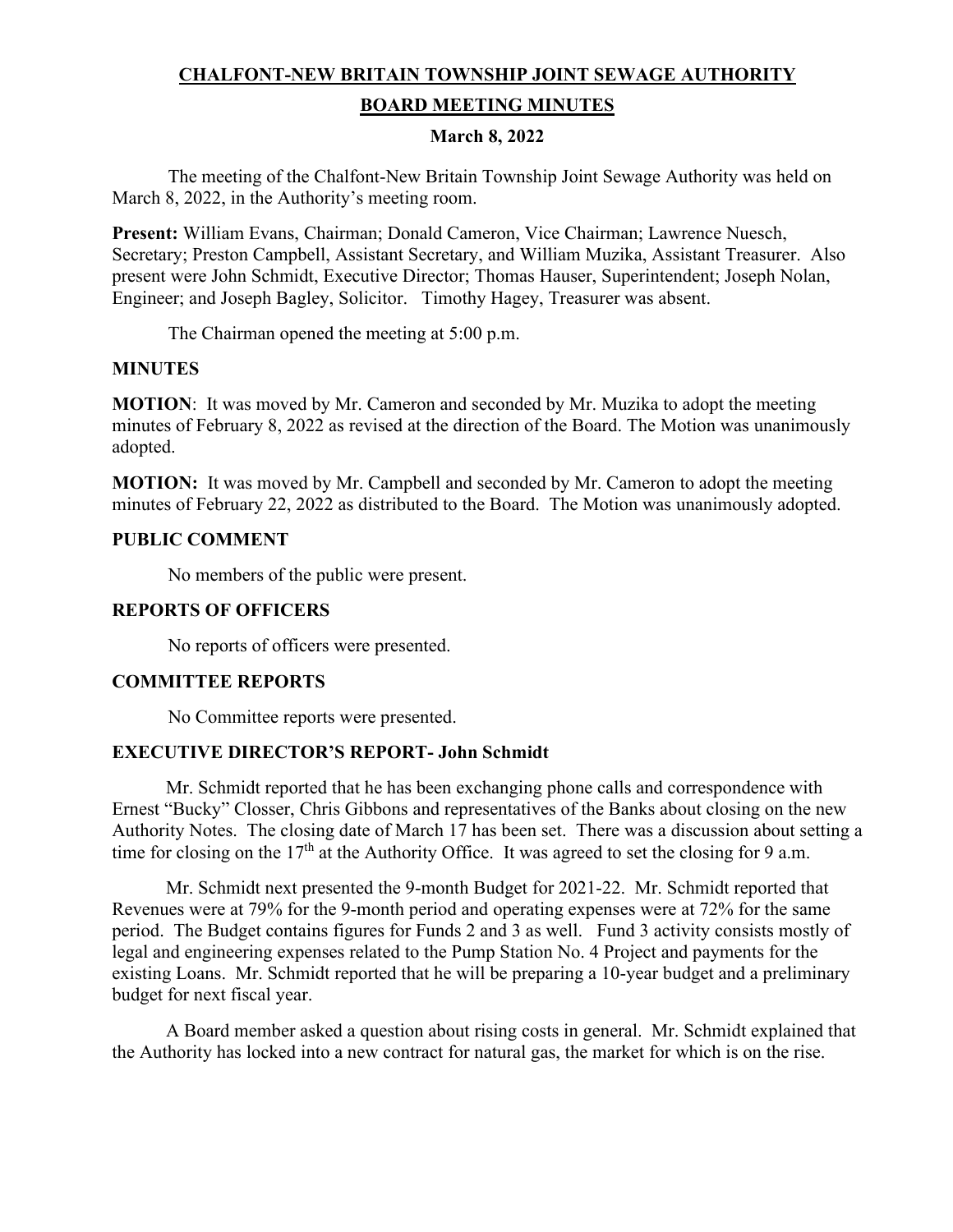Mantis Innovation will be at the next meeting to discuss electricity generation. The Authority is still disposing of biosolids at no significant cost. Chemicals prices are up for the year.

 A Board member asked a question about who receives biosolids. Mr. Hauser responded that farmers who contact the Authority receive biosolids for spreading on their farms on a first-come, first-served basis. A general discussion about the distribution of biosolids ensued.

 Mr. Schmidt stated that he had distributed Financial Interest Forms to the Board for completion by May 1.

 Mr. Schmidt reminded the Board about PMAA training scheduled for March 24. Messrs. Evans, Nuesch, Campbell and Muzika plan to attend the training.

 Mr. Schmidt notified the Board of an extraordinary requisition at this time for the reimbursements due to sanitary sewer overflows.

 Mr. Schmidt reported that the bank is requiring certain items of proof from each Board Member in order to authorize signatures for checks. A copy of each board member's driver's license shall be provided to Mr. Schmidt.

**MOTION**: It was moved by Mr. Nuesch and seconded by Mr. Evans to authorize all six board members to sign Authority checks. The Motion was unanimously adopted.

## **ENGINEER'S REPORT – Joseph Nolan**

Mr. Nolan reported that he resubmitted the Act 537 Special Study to DEP and he is waiting for their approval. CKS is exchanging information with the Township Engineer about the record plan the Township wants recorded. Mr. Nolan made final revisions to the offsite gravity sewer and force main based upon staff comments.

Mr. Nolan presented Requisition No. 231 for Capital Expenditures representing I & I pipe lining repairs in the amount of \$41,625.00.

**MOTION**: It was moved by Mr. Cameron and seconded by Mr. Campbell to approve Requisition No. 231 for Capital Expenditures in the amount of \$41,625.00. The Motion was unanimously adopted.

Mr. Nolan next presented Requisition No. 11 for Extraordinary Expenditures representing reimbursements of certain damage from sanitary sewer overflows in September 1-2, 2021.

**MOTION**: It was moved by Mr. Campbell and seconded by Mr. Nuesch to approve Requisition No. 11 for Extraordinary Expenditures in the amount of \$26,049.70 representing reimbursement of certain damage for sanitary sewer overflows. The Motion was unanimously adopted.

Mr. Nolan next presented Requisition No. 274 for Capital Improvements in the amount of \$1,601.13 representing engineering and legal expenses for the Pump Station No. 4 Project.

**MOTION**: It was moved by Mr. Cameron and seconded by Mr. Muzika to approve Requisition No. 274 for Capital Improvements in the amount of \$1601.13 representing engineering and legal expenses for the Pump Station No. 4 Project. The Motion was unanimously adopted.

## **SOLICITOR'S REPORT- Joseph Bagley**

The Board recessed into an information session/executive session to receive ethics statutes training by Mr. Bagley at approximately 5:25 p.m. The Board returned to its regular session at approximately 6:00 p.m.